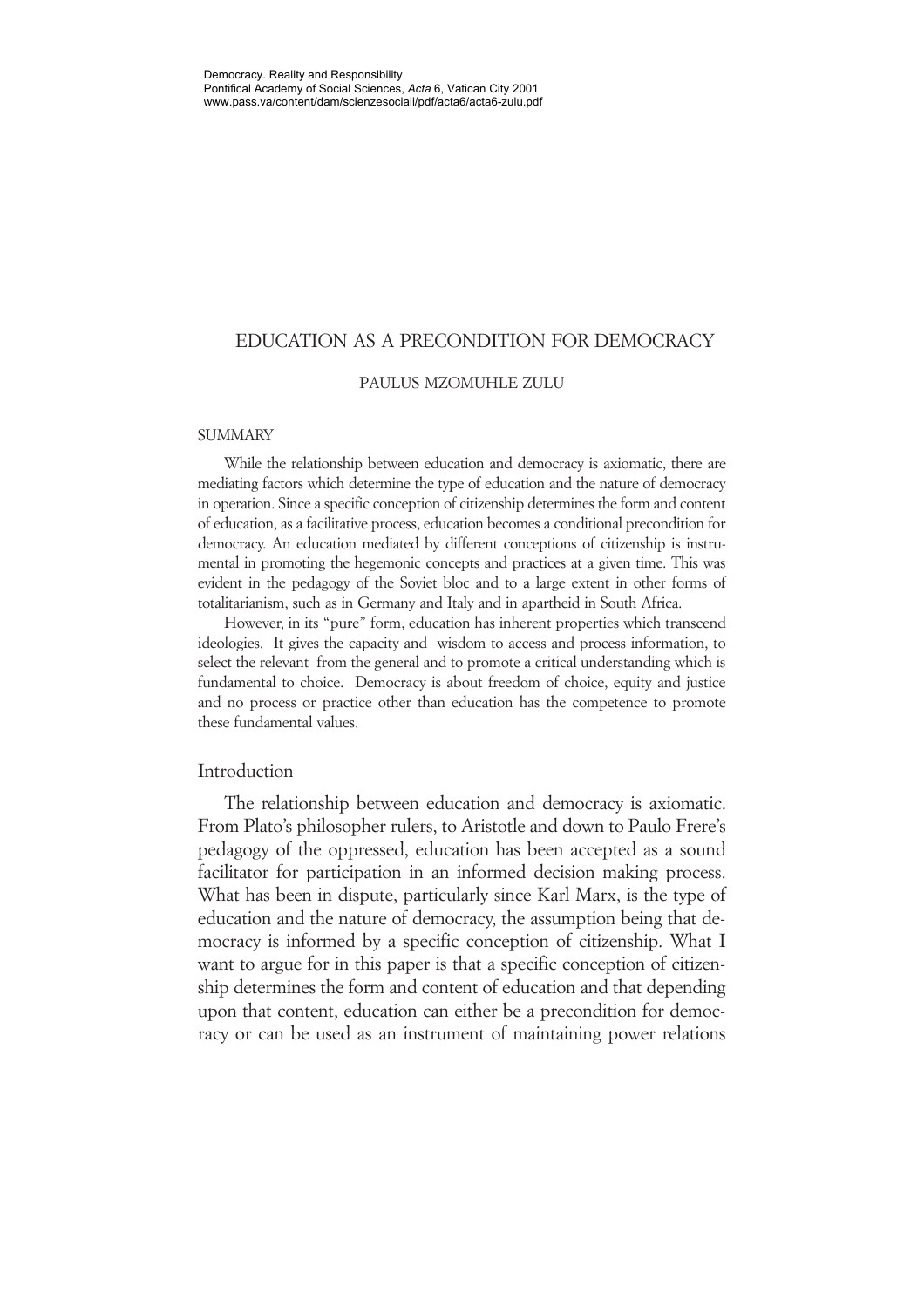which, in the end, might lead to an erosion of the basic freedoms of citizens.

### Power and Powerlessness

John Gaventa recalls an incident where together with a community organiser they had climbed a narrow path to a mountain cabin to talk to a retired miner about joining with others in a lawsuit challenging the low taxation of the corporate coal property which surrounded the miner's home. After listening attentively to the account of the local injustices which Gaventa and other students had 'discovered' the miner showed no surprise, as he had known of the inequities since the land of his father had been expropriated by the coal lords.

Gaventa continues "I had read the theories of democracy, about how victims of injustice in an 'open system' are free to take action upon their concerns, about how conflicts emerge and are resolved through compromises among competing interests. Overlooking the valley from the miners' porch, what I saw seemed to question the lessons I had learnt." (Gaventa, J., 1980:V). Confronted with glaring powerlessness in the face of gross exploitation, Gaventa made this observation in the Appalachian Valley across parts of Kentucky and Tennessee in the United States, a country hailed as the world's leading democracy and this observation was made as recently at the 1970s. Similarly, at the beginning of the twenty-first century in South Africa, the leading democracy on the continent, traditional leaders are fighting the Demarcation Board which seeks to incorporate rural areas, adjacent to urban municipalities, in a system that will enable rural residents to access services and amenities in better resourced urban metropolises. Rural residents are 'surprisingly' silent in this battle for borders. In both instances, the deafening silence by the affected parties is telling. In the Appalachian Valley miners remained silent while the American Association Ltd, a British company, plundered their land. In South Africa rural inhabitants have maintained an apparent complacency while traditional leaders rape their rights and confine them to eternal subservience. Yet both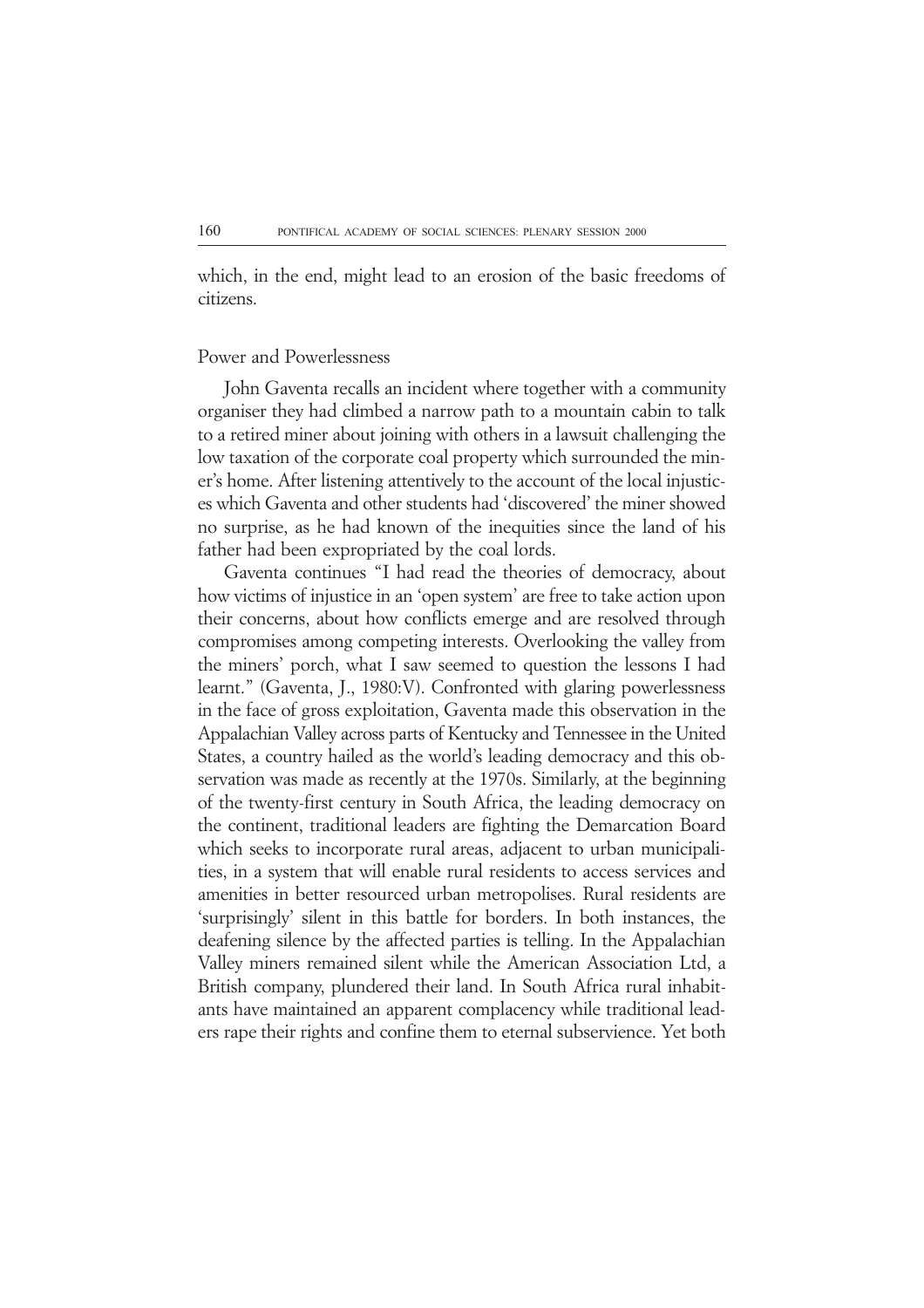countries are modern democracies, each endowed with an elaborate constitution and a bill of rights. Why have such inequities leading to gross travesties of justice evoked neither protest nor comment from the victims given the heritage of democracy in both countries? Regarding inequalities and the absence of challenge to inequities in the Appalachian Valley Gaventa observes: "I began to read literature which challenged some of the more elitist democratic theories to which I had previously been exposed...In situations of inequality the political response of the deprived may be seen as a function of power relationships" (*Ibid*: VI). He continues: "Power works to develop and maintain the quiescence of the powerless. Rebellion, as a corollary, may emerge as power relationships are altered. Together, patterns of power and powerlessness can keep issues from arising, grievances from being voiced and interests from being recognised." (*Ibid*: VII). The South African case is recent and no academics have commented as yet; if they ever will do, it will be a historical rejoinder.

The thrust of this paper is on education as both an instrument and a leveller and therefore a precondition for the capacity to maintain or alter power relations in societies since it is only when there is a balance in the power relations that citizens can participate effectively in processes and decisions that affect their lives. The opposite holds as well. While the traditional pluralist approach to democracy focuses on participation in the decision making process, the central argument in this paper is that representative democracy as a widely practiced form of popular participation can degenerate easily into rule by the elite. This is essentially so where huge disparities in information exist. Education as both information and a tool for accessing information is, therefore, a fundamental prerequisite to the capacity to participate democratically in decisions that affect individuals and groups. Sigdi's operationalisation of democracy as "...the people's participation in decision making through the choice, accountability and change of their representatives and governments" (Sigdi, Kaballo, 1995) becomes hollow in the absence of a requisite education to inform participants on the quality of alternatives as well as on the nature and mode of accountability, or on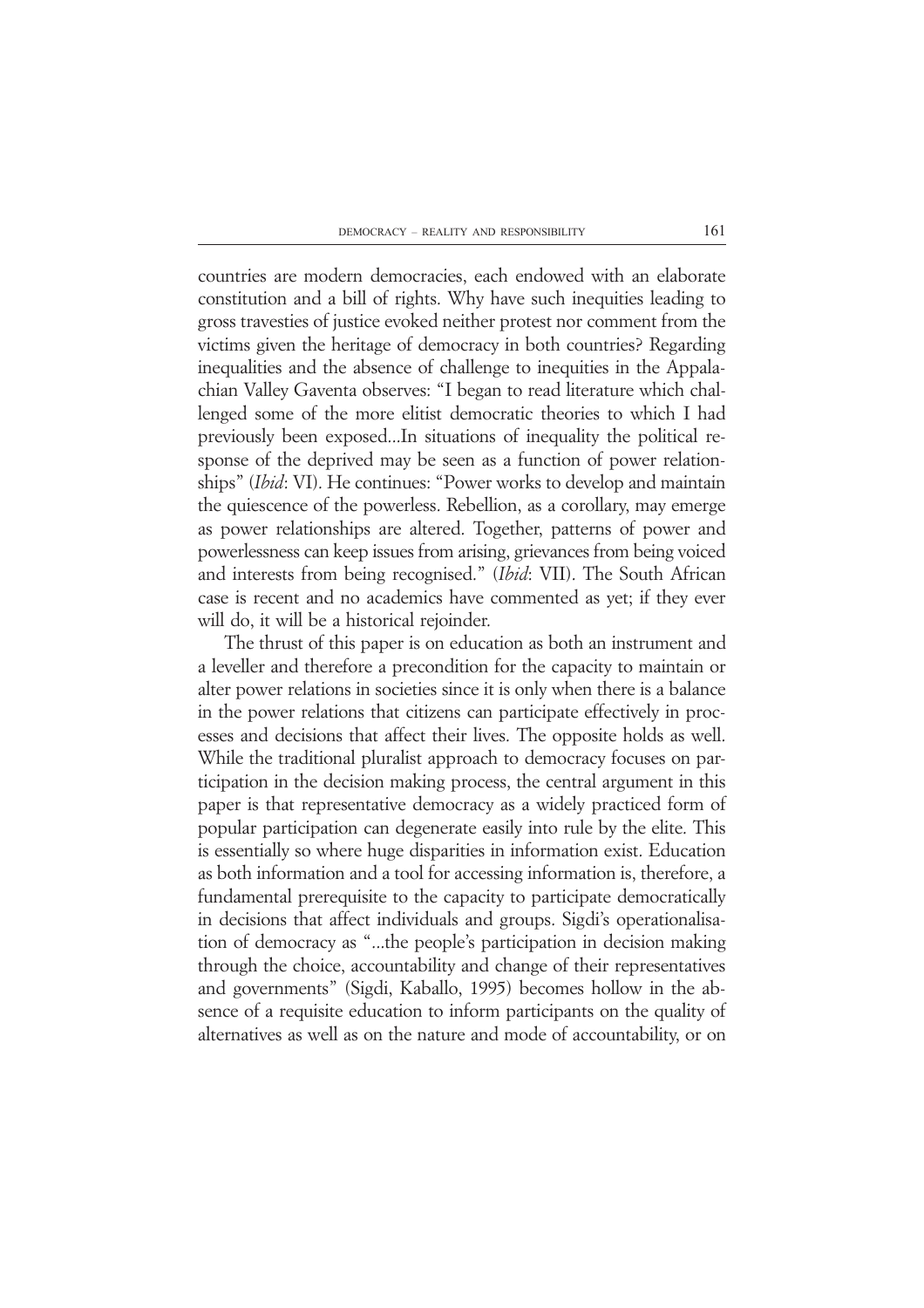how to proceed should such accountability not be forthcoming. For instance, despite periodic elections, miners in the Appalachian Valley returned the same officials to office and in two successive general elections in South Africa, voters in the province of KwaZulu-Natal have returned the Inkatha Freedom Party, a party dominated by traditional authorities, to the government of the province.

I want to argue in this paper that societies and communities are either educated into subservience to authoritarianism or out of subservience into participatory democracy. Either way, a process of socialisation which reinforces norms and values specific to each form of rule is a precondition to the success of each regime. I do concede that despite this process of socialisation, a good formal education is on its own a liberator. Hence there exist strong correlations between what approximates true participatory democracy and a critical mass of formally well educated citizens. For instance, Western Europe, the United States and Japan do not only enjoy advanced economic conditions, they also command well educated mass bases. Consequently, democracy operates relatively more smoothly than is the case in countries with a poorly educated mass base such as is the case in a number of countries in Africa and Latin America. Education widens the range of options both political and economic and also facilitates access to information and the capacity to use that information prudently.

There are two critical questions which need answers if an assessment of education as a precondition for democracy has to be made. The first is: How do non democratic regimes manage to exclude masses from participation if participation is a desirable condition for accessing resources which everybody needs and wants?. And the second is: Under what conditions do the masses break from the stalemate of exclusion?. In the first instance individuals and groups are socialised or educated out of participation either by being denied access to information or by suppressing their capacity to utilise that information discerningly. In the second case individuals and groups are given the capacity to analyse and appraise their own situation. Both processes involve a form of education.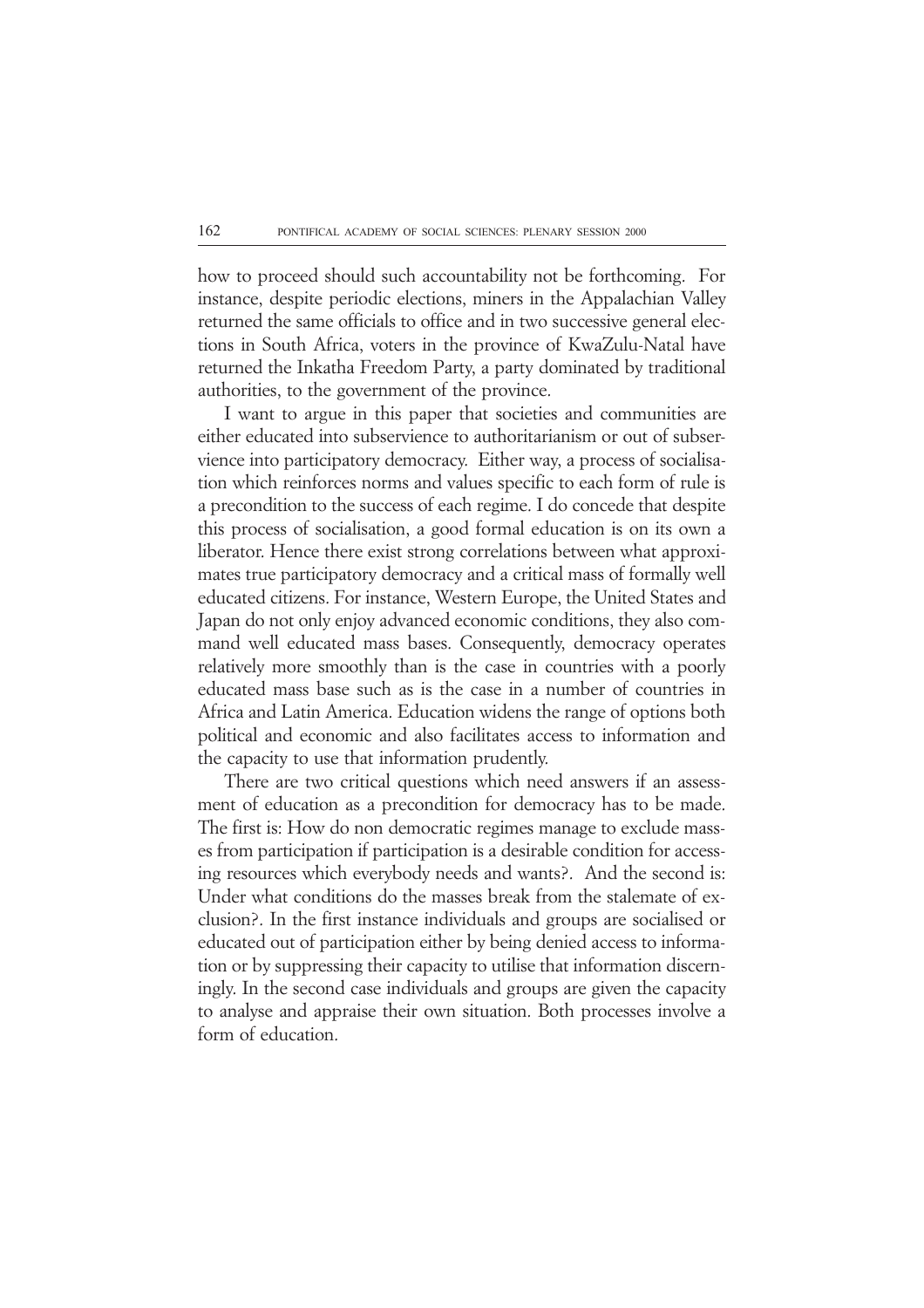# The Mobilisation of Bias

With regard to the maintenance and sustenance of exclusionary conditions Schattschneider, Gaventa, Bachrac and Baratz have responded by advancing the concept of mobilisation of bias where an ensemble of ideological and institutional practices is employed by those in power to exclude masses from true democracy through compliance, depoliticisation and fear. Through a process of mobilisation of bias critical items are either organised out of the agenda or reformulated in terms favourable to the elite. Relations of power are mediated in various ways, the most subtle, and therefore successful of which, is ideology. In the exclusion of masses from democratic participation, ideology is a powerful educational tool. Conversely, to see through ideological smokescreens and to be able to organise and mobilise against oppression, individuals have to overcome the mobilisation of bias. In the words of Paulo Frere the oppressed need a pedagogue who will enable them to break through the ideological chains of authoritarianism and oppression.

### Democracy as a Concept and in Practice

Before we discuss how the mobilisation of bias has been employed successfully by authoritarian elites to exclude masses from participatory democracy, a closer examination of the concept of democracy itself is necessary. Offe described democracy as "a (system) of equal political rights of participation and representation within a framework of strongly protected individual liberties and divisions of state powers" (Claus Offe, 1955: 21). For Offe two principal participants are vital to the functioning of a representative democracy. They are:

- i. The citizens; and
- ii. elites (representative).

It is when the balance of power between mass citizens and representative elites shifts in favour of the elites that true democracy ceases to exist. Hence, according to Offe, democratic forms of government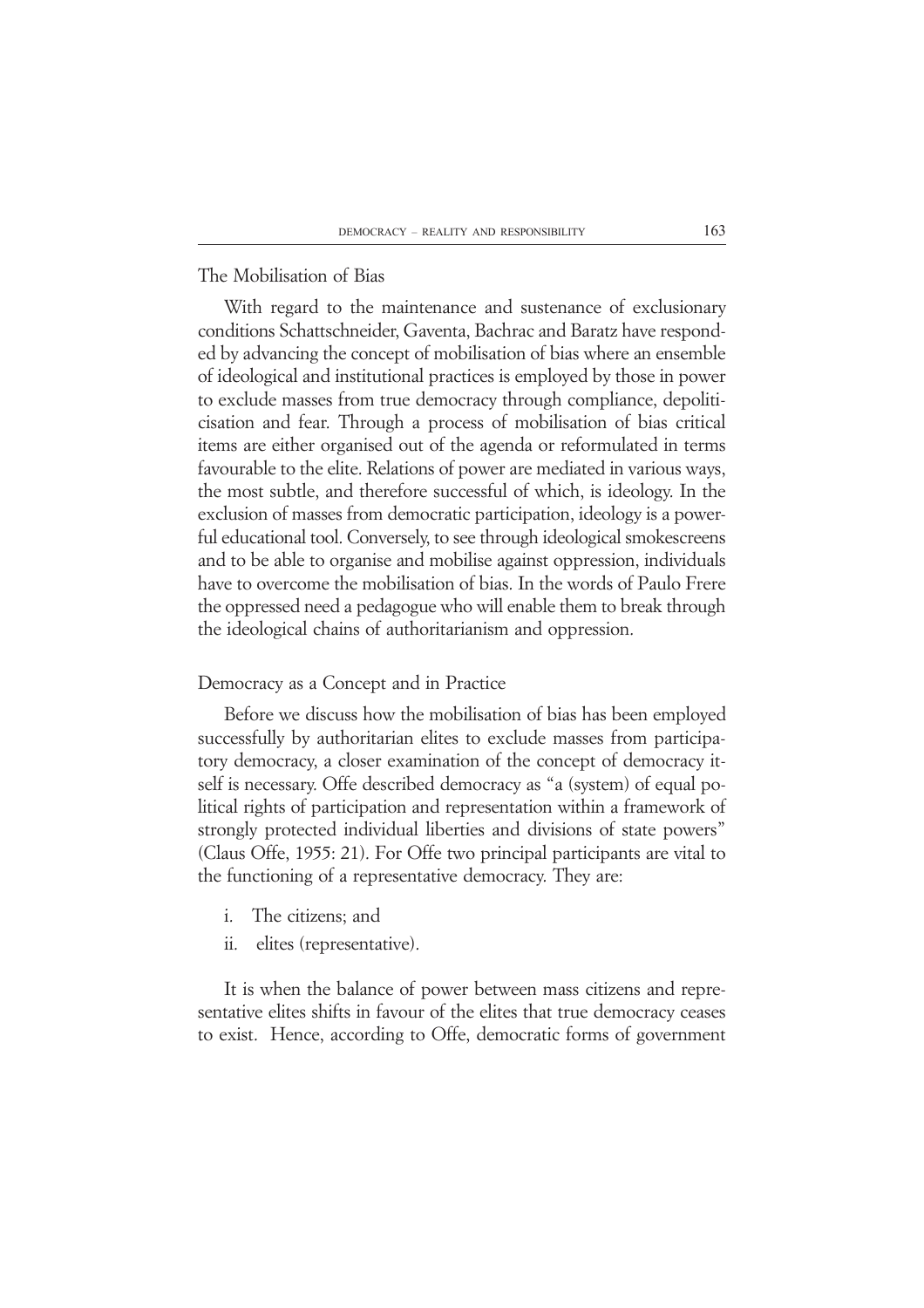have a life cycle. "Democracies are born at a certain point in time and under certain circumstances and it would at least be naive to exclude the possibility that they can die." (*Ibid*: 21). What is of interest to analysts are the preconditions for the birth and the sustenance of democracy as well as those conditions which may be employed to kill or subvert democracies. Both conditions pertain to the relations between citizens and elites.

Giddens would maintain that Offe's definition of democracy stops at a set of representative institutions guided by certain values and therefore falls short of explaining relations between participants. It thus suffers the limitations of liberal democracy (see below). In Giddens's conception there is an extended definition to include deliberative democracy as "a way of getting or trying to get agreement about policies in the political arena". The deliberative ideal "starts from the premise that political preferences will conflict and that the purpose of democratic institutions must be to resolve this conflict". He continues: "for such conflict resolution to be democratic...it must occur through an open and uncoerced discussion of the issue at stake with the aim of arriving at an agreed judgement (Giddens, 1998: 113)".

Giddens' extended definition makes certain assumptions which are vital for the operation of the true democracy.

i) There should be recognised and acknowledged equality among participants so that views expressed by the various parties are accepted as being of equal value.

ii) For such views to be acceptable by all parties as being of equal value there should be equal access to information and a corresponding capacity by all parties to process information. This is particularly essential when taking into account that deliberative democracy accepts that solutions are contested.

The above assumptions call for a levelling of the playing field. Part of this levelling of the playing field entails accountability which implies the right to, and availability of, information on the activities of delib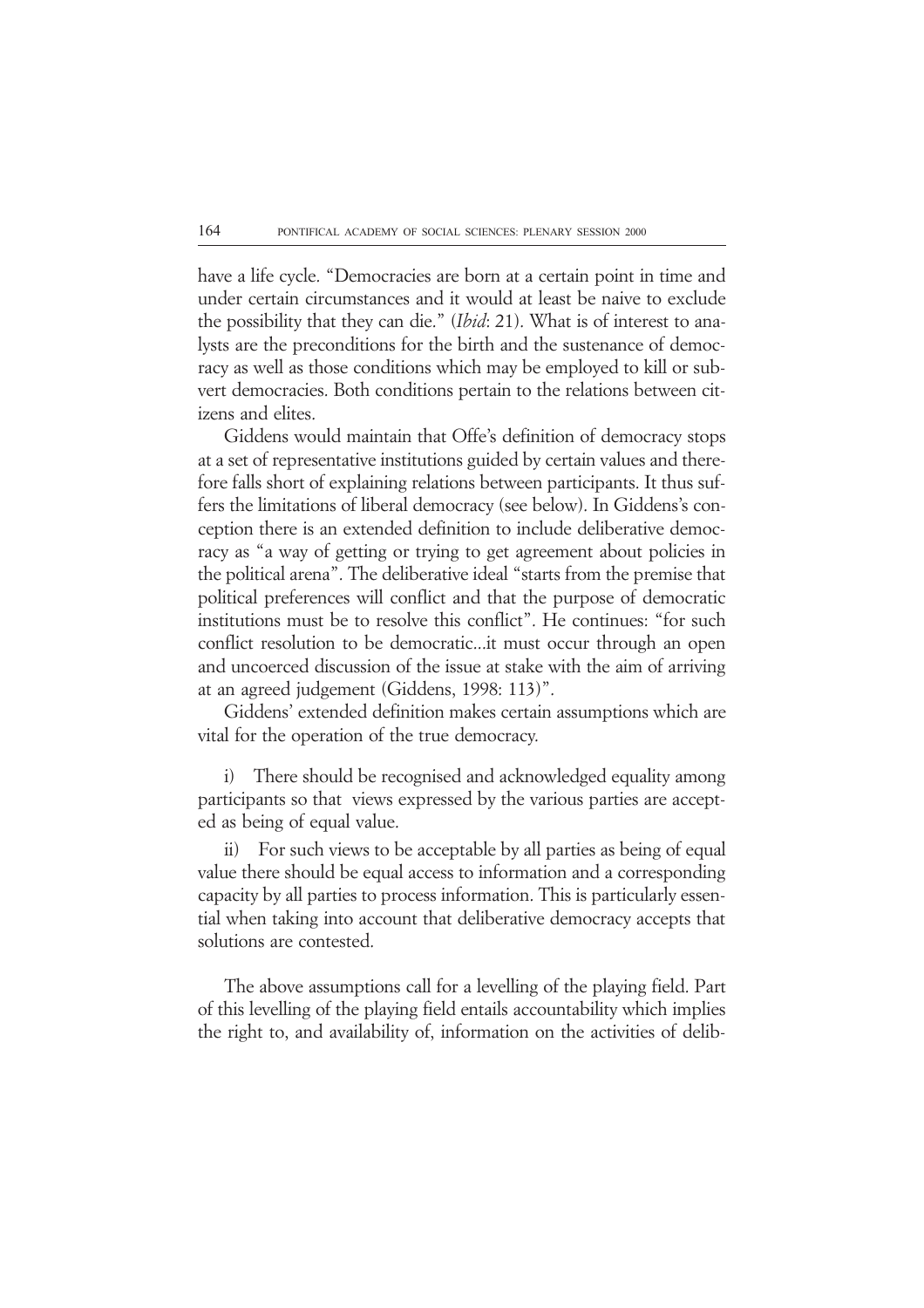erative assemblies, and in the case of representative democracy on the activities of elected representatives. The right to, and availability of, information would not be of much help if those to whom information is made available do not have the power or capacity to utilise such a right for the public advantage.

#### Democracy and Civil Society

There has always been general consensus on the positive correlation between true democracy and the existence of a vibrant civil society. (Mills, Jefferson, Giddens, Frere, Mamdani etc). A vibrant civil society means active citizenship and fulfils one of the conditions set by Offe as vital to the functioning of a democracy. Referring to the role of education in the creation and promotion of active citizenship Martin quotes Johnson who states: "In every era people have needed 'really useful knowledge' (i.e. knowing why) as well as merely 'useful knowledge' (i.e. knowing what and how) in order to act collectively as citizens." (Martin, I.: 1999). It is, however, our understanding of the meaning of citizenship that situates education and democracy in perspective. Different conceptions of citizenship and, therefore, of democracy bring with them distinctive forms of education as a precondition for each form of citizenship. A closer look into these forms of citizenship will help place education in perspective.

## Liberal Democracy

Giddens refers to liberal democracy as "essentially a system of representation. It is a form of government characterised by regular elections, universal suffrage, freedom of conscience and the universal right to stand for office or to form political associations." (Giddens, 1994: 112). Were it not for the relativity with which the foregoing attributes are enjoyed in practice, liberal democracy would be the ultimate ideal. Shortcomings have been found more in emphasis than in the concept. Liberal democracy has placed an accent on the operation of market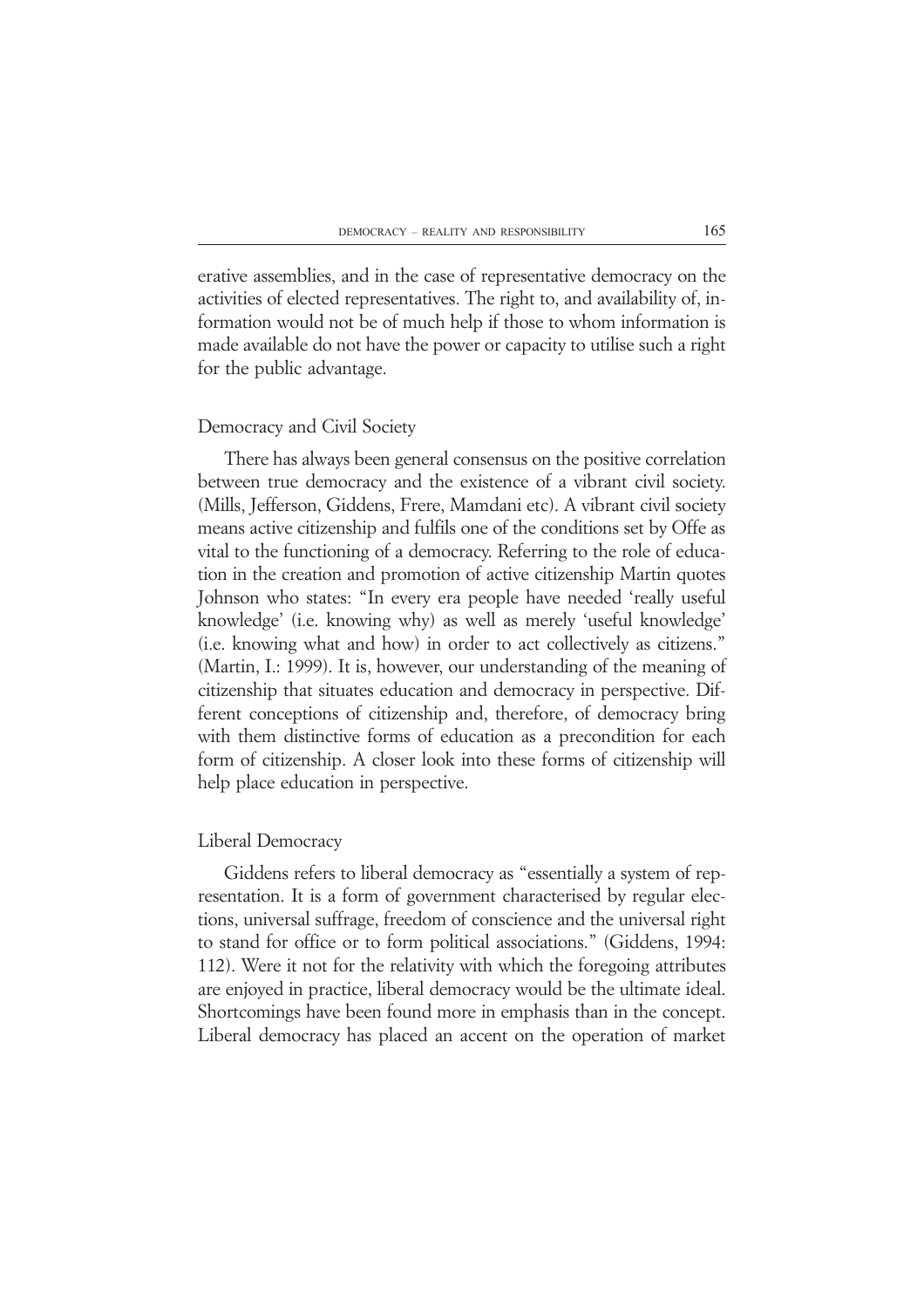forces as if such operation takes place on a tabula rasa. My contention is that market forces are driven ideologically where access to them is mediated through relations of power and powerlessness. In liberal democracy, citizenship is constructed in terms of production and consumption as if the two were ends in themselves and also as if there were no intervening factors between production and consumption. The fact of life is that there are. I would argue for the non-independence of market forces on the simple basis that a number of processes mediate between individuals and the market place. Part of these processes entail the handicaps that prevent certain groups and individuals from entering the market place altogether, and those that limit individuals and groups from full participation. In South Africa, for instance a separatist educational system ensured that 'non-citizens' as defined out of mainstream society by apartheid were handicapped by their educational system despite what appeared to be equivalent paper qualifications. As a consequence there was a disproportionately large school drop out rate among Africans. The result is that despite the new democratic constitution which provides for equal participation by all citizens in the economy, significant managerial positions in the market place are filled by white citizens far out of proportion to their overall numbers in the population. This is in spite of corrective or affirmative action measures adopted in employment policies. This is equally true in the significant sections of the public sector. For instance, while whites account for less than fifteen percent of the total population, over eighty percent of positions of control in the South African Police Services are occupied by white persons. Given the significance of a professional and neutral police service in the operation of a democracy, and the racial origins of conflict in the South African political history, the question is: to what extent would democracy depend on the professional neutral role of the police services especially in the management of racial conflict should such conflict spill over from the debating chambers into living space? At one extreme the police could hold parliament and the whole country to ransom. Quoting Paulo Frere, Martin posits the idea that human beings are more than economic animals. He contends that it is not only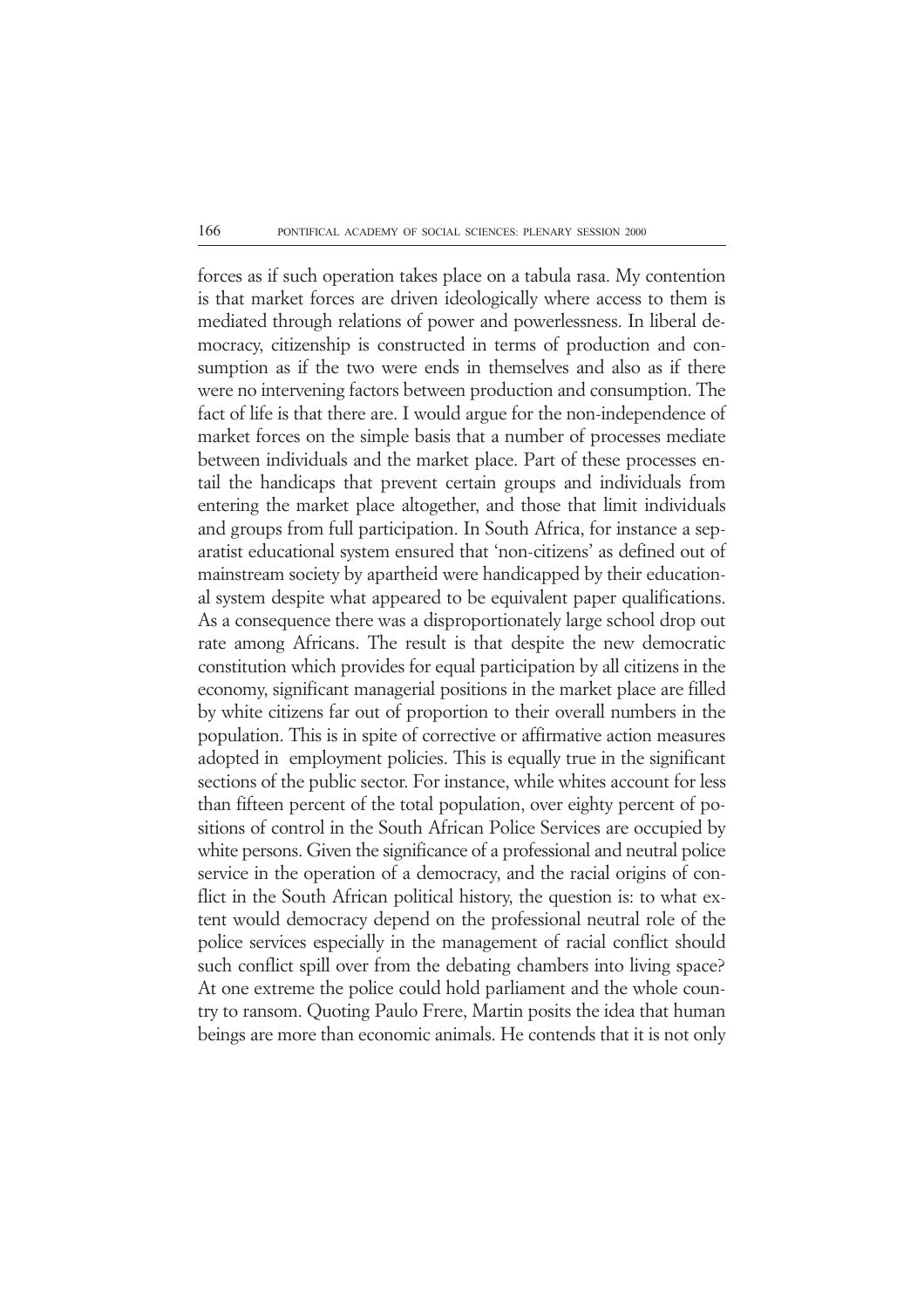that "our ontological vocation is to produce and consume and to have rather than to be." (*Op. cit*). Realising the centrality of education in the attainment of its constructed form of democracy, liberal democracy has introduced an ideology which has modelled educational practice along the lines of production institutions and units. This has resulted in funding formulas for universities being based on the compatibility of university administration and curricula with corporate values of production. The consequences are far reaching for both education and democracy. Where education for democracy stresses the primacy of education as a public service designed to address social ills, liberal democracy driven by corporate culturalism emphasises the role of education as the preparation of individuals for the filling of slots in the social division of labour. So pervasive is the corporate influence on education that Giroux decries its impact on research as eroding the basic freedoms of individuals and societies. Citing the case of the Massachusetts Institute of Technology and other institutions of higher education in the United States which have entered into partnerships with corporations and sold part of their curricula to private corporations, thus ignoring basic scientific research, Giroux quotes Ralph Nader who asserts that "the universities are doing far too little to develop anti malaria and tuberculosis vaccines at a time when these diseases are once again killing large numbers of people in the third world countries." (Giroux, 1999).

The conception of citizenship in liberal democracy creates a fundamental tension in education as a precondition for democracy, primarily because of the core values. True democracy is a means to an end where participation leads to the realisation of justice, equality, freedom, respect for the rule of law and solidarity, all of which cannot be measured in commercial terms. Such values cannot be substituted or replaced by productive and consumptive capacities which are only means and not ends in themselves.

The onus to correct the imbalances of the liberal democratic conception of citizenship rests with educated citizens who can and should recognise the fallacy of equating the corporate principles of efficiency with public virtues such as freedom, equality and justice.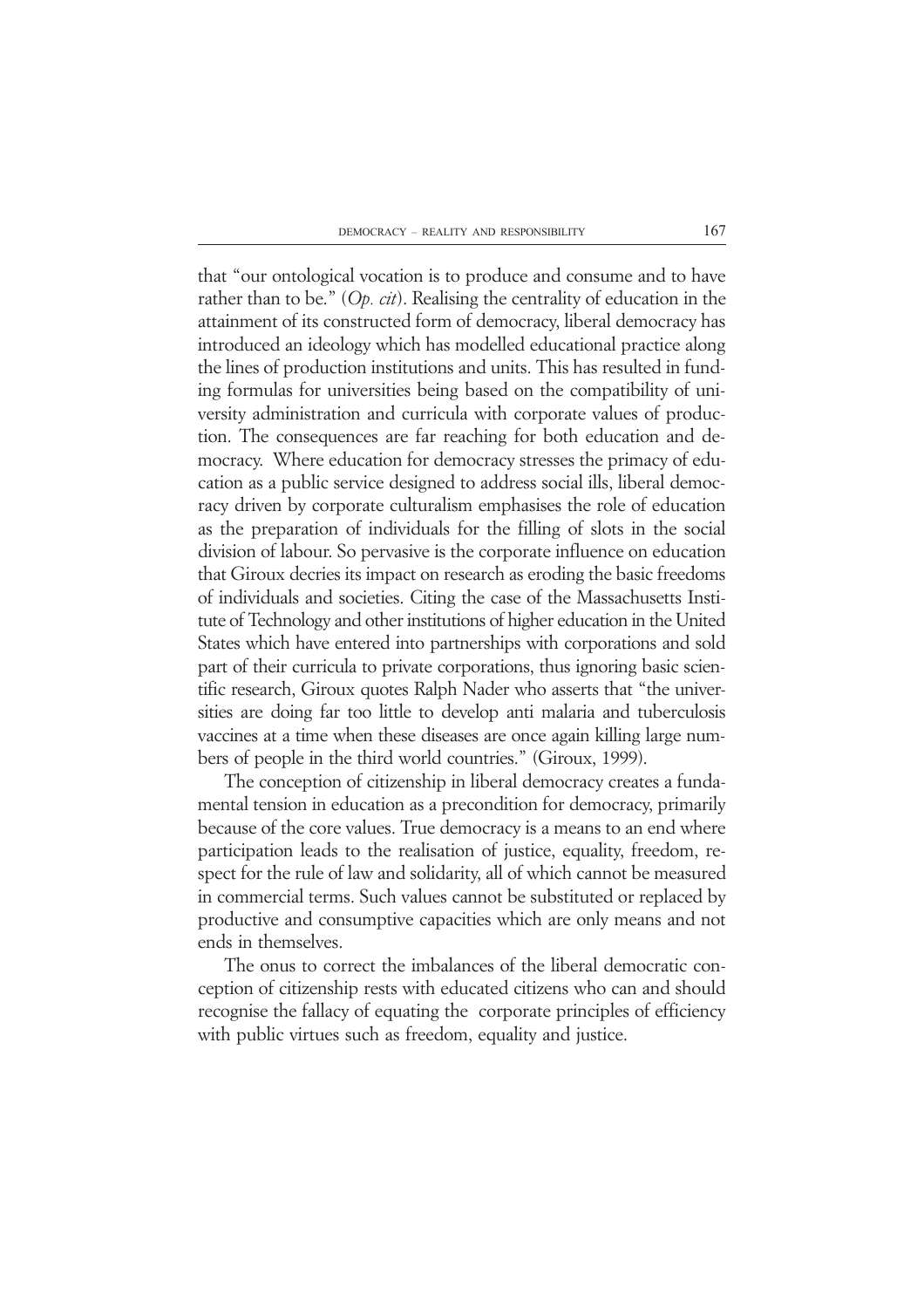### Traditionalism

A traditionalist conception of citizenship arises out of a blurring of boundaries between the religious and the secular. The consequences are a diffusion of roles where traditional authorities conceive of themselves as representatives of their populations. Citizens are defined or treated mainly as subjects despite the provisions in the national constitutions. The rights of traditional elites (often ascribed) override those of ordinary citizens in the name of culture and tradition. Part of the cause of this state of affairs is the scarcity of resources leading to a lack of, or an inadequate, education, both formal and instrumental, on the part of the masses who, because of this, lack the intellectual tools of reasoning and aspirations compatible with democracy.

This is particularly so in post colonial societies where traditionalism has mediated between elites and citizens, leading to the development of a bifurcated state, the rural and urban sections. Relatively better economic and, therefore, educational conditions have, in this case, led to the development of a secular culture contributing to the rise of a vibrant civil society in urban areas. The opposite has occurred in rural areas. This was particularly in the interests of both the colonial powers, who saw an advantage in keeping colonial societies subservient through indirect rule, and the co-opted traditional elites who co-operated in this dominance, albeit qualified, in order to retain their relative advantage of privilege. The bifurcated state has had to enjoy limited democracy where at the rural extreme there was, and still exists, representation with very little if any significant participation. Therefore, despite electoral reforms targeted at the central state, the local state in rural areas is saddled with a decentralised despotism (Mamdani, 1996). The debate by traditional authorities over the demarcation of boundaries in South Africa referred to above falls squarely within this domain. Neither market forces nor true participatory democracy operate in rural areas, the first because traditional power is ascribed and not market determined hence ordinary citizens have no access to it; and the second because access to decision making is predicated on ascriptive criteria which exclude ordinary citizens. It is only when a critical mass of citi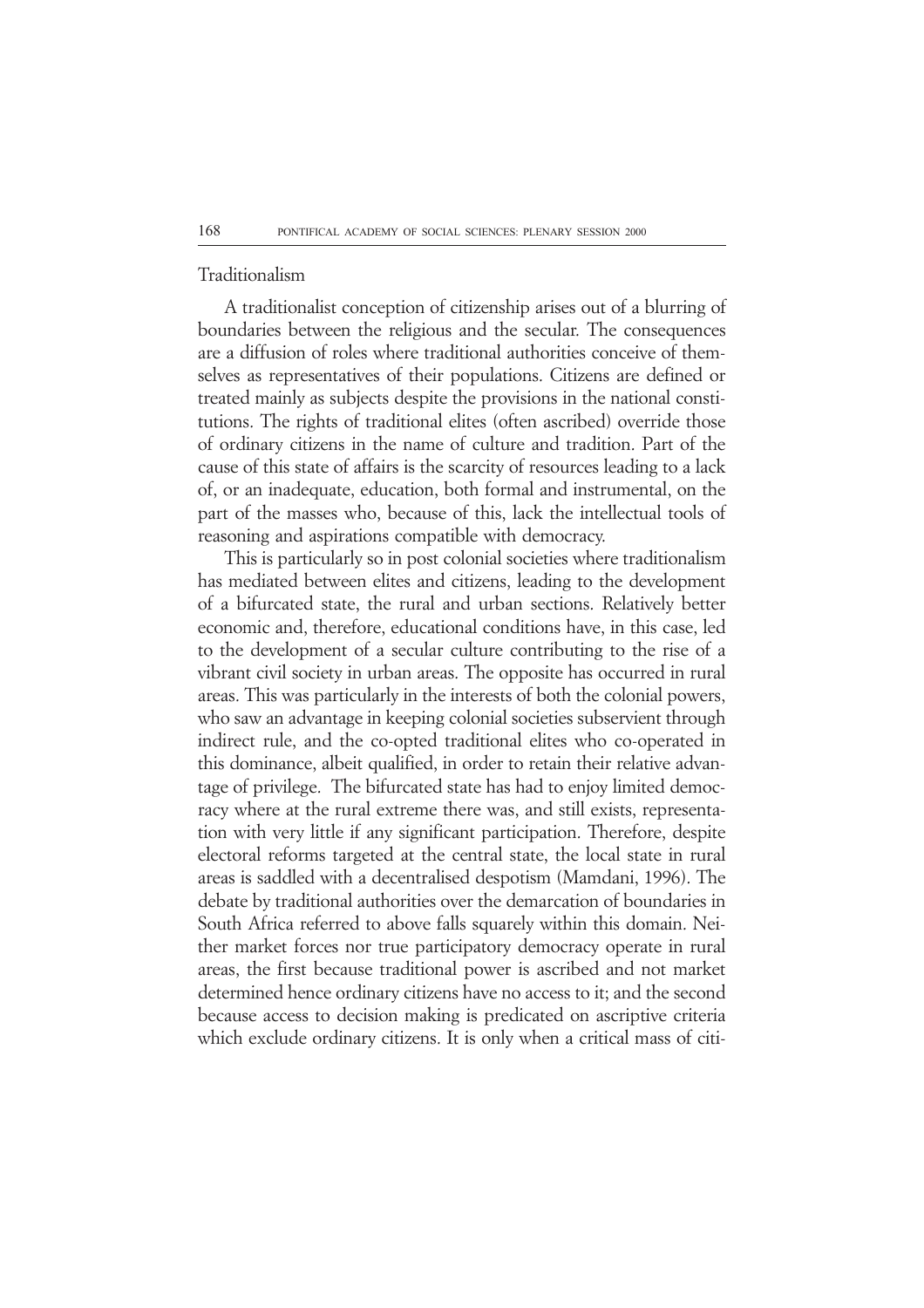zens is educated enough to break from the shackles of tradition that the countryside will be freed from elite oppression.

### Educating for Democracy

Speaking at the International IDEA Democracy Forum held in Stockholm in 1997 about accessing participatory democracy to the masses of the people, Frene Ginwala, the Speaker of the South African legislature, declared: "There are only two alternatives, either you bring the law maker's language closer to the people, or you raise the educational levels of the entire population" (Ginwala, 1997). The truth is that there is only one alternative, to raise the educational levels of the entire population. The first alternative of bringing the law maker's language closer to the people means writing laws in simple language that people will understand. That is an automatic step to exclusion through participation. The complex relationships inherent in legal systems are conceptual and not linguistic. Simplifying these complex relationships loses the nuances, and hence the masses will be participating as juniors or subordinates and not as equals.

### Critical Pedagogy

A sound education broadens the cognitive frames of reference, develops the capacity to think critically, and facilitates the range of options. Commenting on the limitations of the philosophical traditions of liberalism and republicanism in American education, Kampol Barry advances the concept of a critical pedagogy as a means to promote transformation in education in order to educate for democracy. According to the author, as a pedagogy: "This acknowledges social injustices and examines with care and in dialogue with itself and others how injustice works through the discourses, experiences, and desires that constitute daily life and subjectivities of the student who invests in them" (Kampol Barry, 1993). What are these injustices, discourses, experiences and subjectivities? They are the experiences of power and power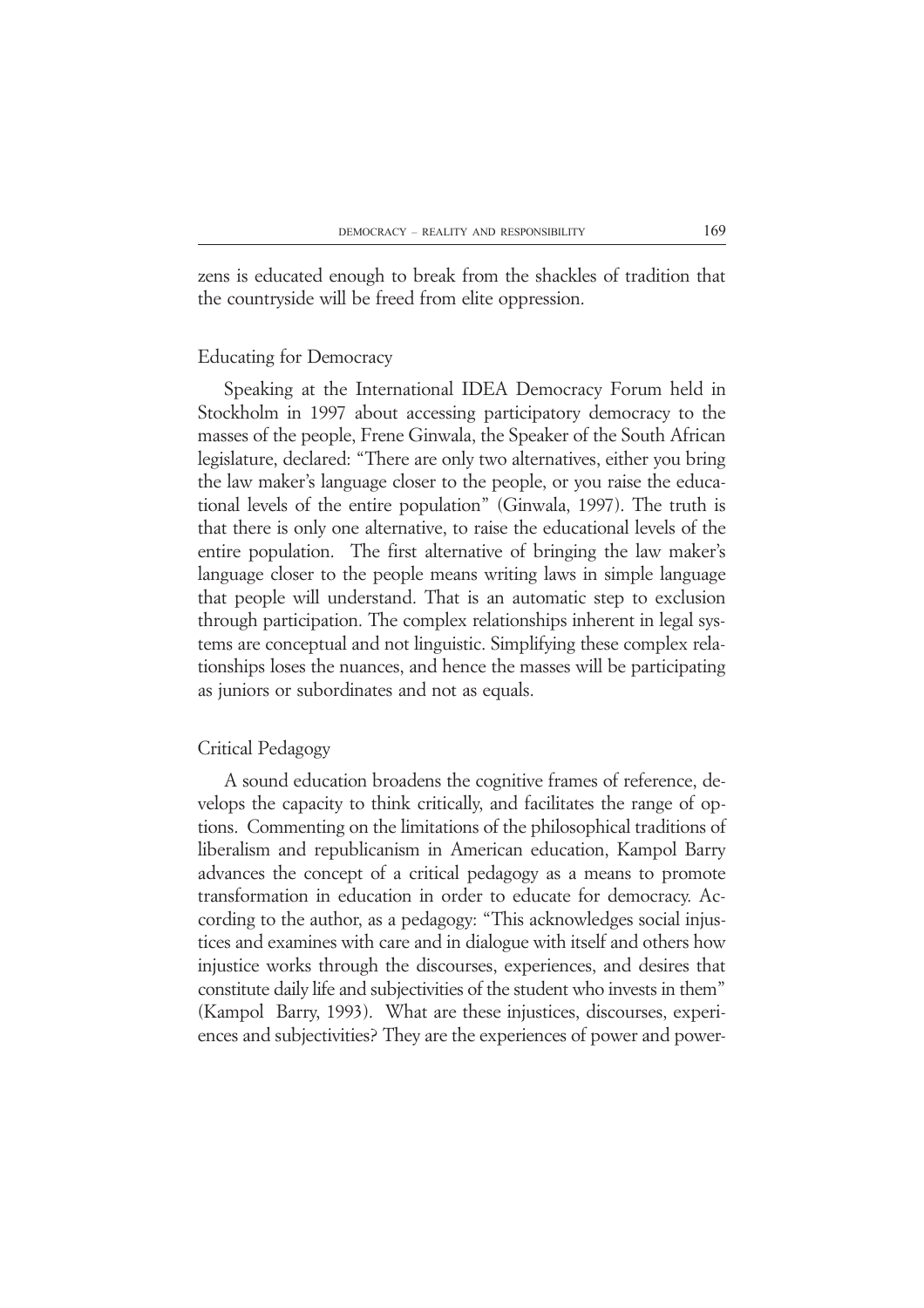lessness leading to participation and exclusion from participation. They are predicated on ideology, race, class, gender and social origin, and together they constitute and define citizenship. They are complex relationships which can not be simplified in linear explanations, and to understand and appraise them critically calls for an enabling education.

Fundamental conceptions of democracy from Plato and Aristotle to Thomas Aquinas and Gramski are premised on an education designed to develop in each individual the fundamental capacity to think critically and an ability to find one's way in life. Gramski refers to this type of education as a common basic education imparting a general humanistic formative culture. (Quintin Hoare and Geoffrey Nowell Smith eds., 1971). In political terms, an education for democracy will educate students in the analysis of how power works in producing and shaping knowledge and how ideological barriers to democracy such as class, race, age, gender and birthplace lead to one form of domination or another. It is an accepted truism that critical thinking is not only a function of inherent genetic capacity, but is also mediated through an education that equips individuals to analyse situations, work out alternatives and make informed choices.

## Conclusion

It is evident from the discourse in this paper, that an education mediated by different conceptions of citizenship is instrumental in promoting the hegemonic concepts and practices at a given time. The variant of democracy operating at the time will be a function of the dominant ideals and practices. However, as a concept education has immutable and fundamental properties which transcend ideologies. It is both an enabler and a leveller. The capacity to access information, to select the relevant from the general, and to process that information critically is fundamental to choice, and it is on the basis of informed options that individuals make valid choices. If democracy is about freedom of choice, equity and justice, then education is a precondition for democracy.